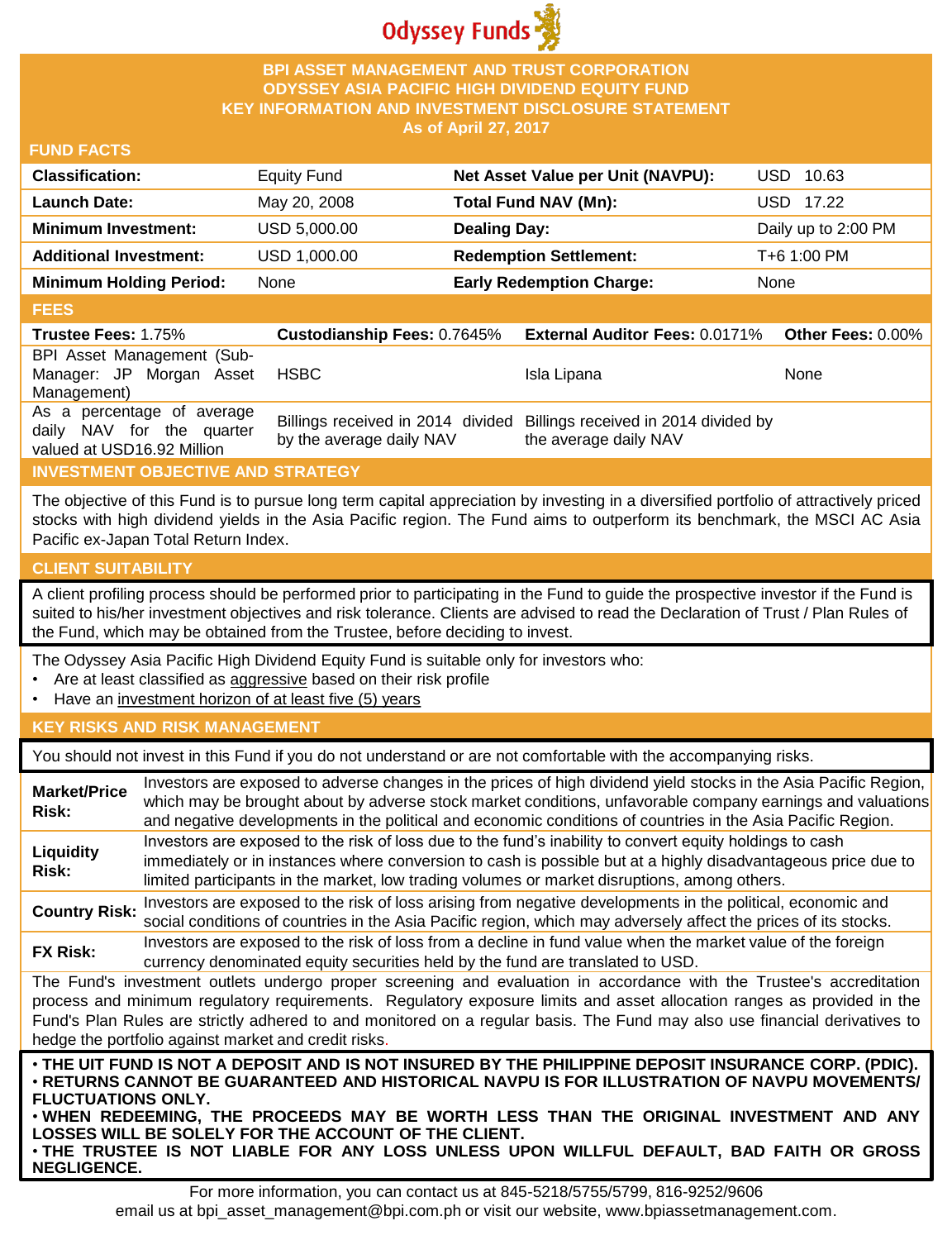### **FUND PERFORMANCE AND STATISTICS AS OF APRIL 27, 2017**

(Purely for reference purposes and is not a guarantee of future results)



Benchmark\* : MSCI AC Asia Pacific ex-Japan Total Return Index

| <b>CUMULATIVE PERFORMANCE (%) 1</b>    |            |         |         |             |         |                   |
|----------------------------------------|------------|---------|---------|-------------|---------|-------------------|
|                                        | 1 mo       | 3 mos   | 6 mos   | <b>1 YR</b> | 3 YRS   | S.I. <sup>5</sup> |
| Fund                                   | 0.66       | 6.83    | 7.70    | 9.93        | 7.05    | 6.30              |
| <b>Benchmark</b>                       | 1.72       | 8.47    | 11.06   | 20.31       | 11.88   | 26.63             |
| <b>ANNUALIZED PERFORMANCE (%) 1</b>    |            |         |         |             |         |                   |
|                                        | 1 YR       | 2 YRS   | 3 YRS   | 4 YRS       | 5 YRS   | S.I. <sup>5</sup> |
| Fund                                   | 9.93       | $-2.32$ | 2.30    | 0.09        | 2.17    | 0.69              |
| <b>Benchmark</b>                       | 20.31      | 0.22    | 3.81    | 3.08        | 5.01    | 2.68              |
| <b>CALENDAR YEAR PERFORMANCE (%) 1</b> |            |         |         |             |         |                   |
|                                        | <b>YTD</b> | 2015    | 2014    | 2013        | 2012    | 2011              |
| Fund                                   | 10.84      | 3.45    | $-9.91$ | 7.08        | $-5.41$ | 21.10             |
| <b>Benchmark</b>                       | 15.30      | 6.18    | $-9.47$ | 3.71        | 2.65    | 22.75             |

# **PORTFOLIO COMPOSITION**

| <b>Allocation</b>                      | % of Fund     |
|----------------------------------------|---------------|
| <b>Equities</b>                        | 96.26         |
| Cash                                   | 4.94          |
| Time deposits and money market         |               |
| Other receivables - net of liabilities | -1.20         |
| <b>Top Five Sector Holdings</b>        | % of Equities |
| <b>Financials</b>                      | 37.34         |
| Industrials                            | 12.60         |
| Utilities                              | 11.08         |
| Information Technology                 | 8.11          |
| Energy                                 | 6.30          |
| <b>Top Five Country Weightings</b>     | % of Equities |
| China                                  | 23.94         |
| Australia                              | 20.34         |
| Hong Kong                              | 14.25         |
| Korea                                  | 13.32         |
| Taiwan                                 | 10.00         |

| <b>NAVPU over the past 12 months</b>     |         |
|------------------------------------------|---------|
| Highest                                  | 10.64   |
| Lowest                                   | 9.18    |
| <b>STATISTICS</b>                        |         |
| Portfolio Beta                           | 0.93    |
| Volatility, Past 1 Year (%) <sup>2</sup> | 11.42   |
| Sharpe Ratio <sup>3</sup>                | 0.83    |
| Information Ratio <sup>4</sup>           | $-2.02$ |
| Current Number of Holdings               | 66      |
|                                          |         |

### <sup>1</sup>Returns are net of fees.

<sup>2</sup>Measures the degree to which the Fund fluctuates vis-à-vis its average return over a period of time.

<sup>3</sup>Used to characterize how well the return of a Fund compensates the investor for the level of risk taken. The higher the number, the better.

<sup>4</sup>Measures reward-to-risk efficiency of the portfolio relative to the benchmark. The higher the number, the higher the reward per unit of risk.

<sup>5</sup>Since inception.

6 Includes accrued income, investment securities purchased, accrued expenses, etc.

\*Declaration of Trust is available upon request through branch of account.

# **TOP TEN HOLDINGS**

| % of Equities |
|---------------|
| 5.56          |
| 5.19          |
| 5.00          |
| 4.97          |
| 4.37          |
| 3.33          |
| 3.30          |
| 2.95          |
| 2.91          |
| 2.73          |
|               |

# **RELATED PARTY TRANSACTIONS\***

The Fund has no transactions and outstanding investments with entities related to BPI Asset Management and Trust Corporation (BPI AMTC).

\* Related party in accordance with BPI AMTC's internal policy.